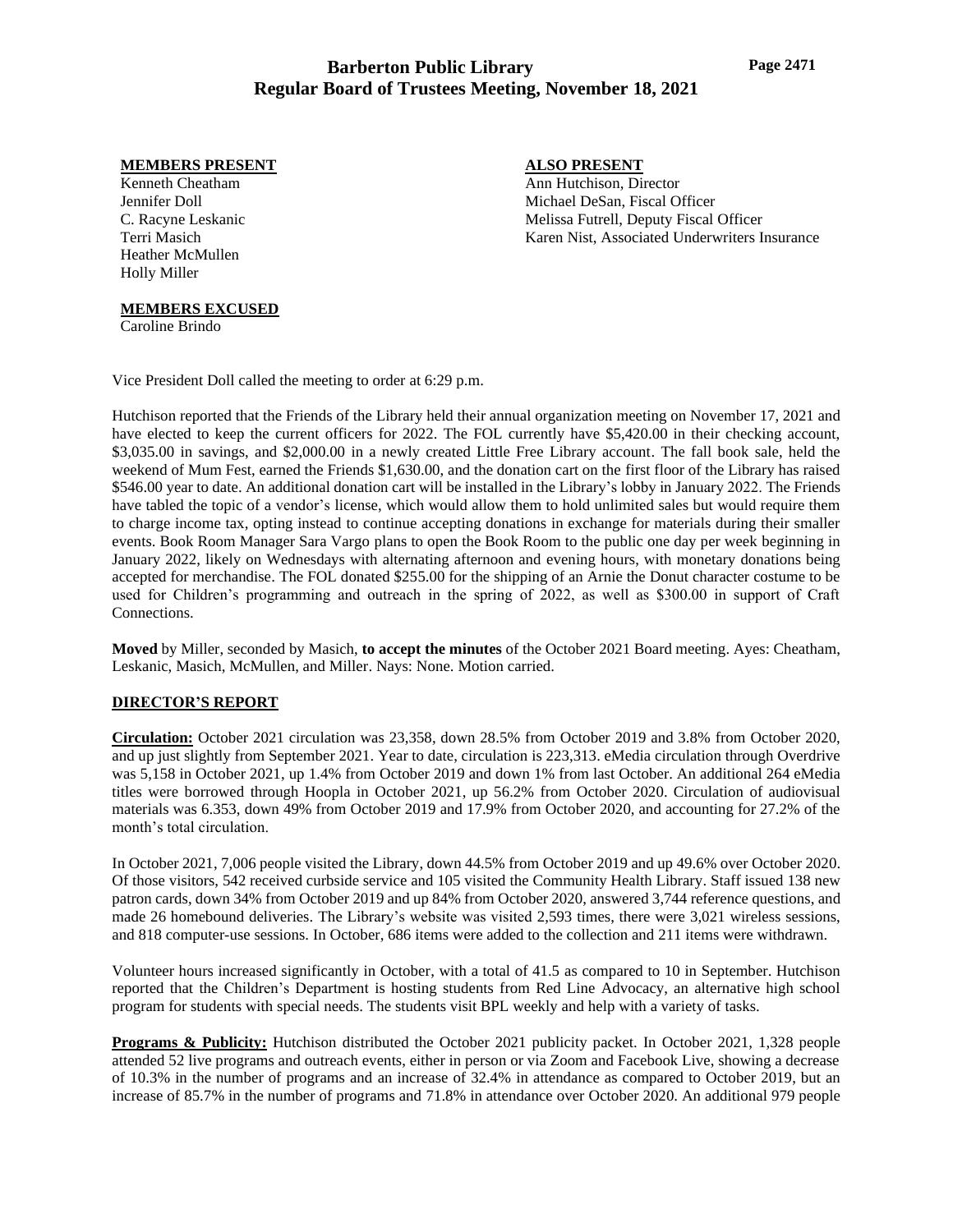participated in or viewed 26 passive and recorded programs and outreach events in October 2021, for a total of 2,307 participants at 78 events. Additionally, 206 people attended 39 non-Library programs in October 2021. Hutchison noted that non-library meeting room usage is up over 85% from October 2019.

Hutchison shared that author Priscilla Oliveras, whose book *His Perfect Partner* was Romance Book Club's featured title in November, contacted the Library after being tagged in BPL's Twitter promotion of the event and attended the book club via Zoom. Upcoming programs of note include Christmas Cards for Seniors, with card kits available now and completed cards due by December 6, BookTok Book Club for teens on November 30, a Holiday Cheeseball Demonstration on December 1, a Christmas Wrapping Party for families on December 4, the Largely Literary Theater Company's Christmas with Charles Dickens on December 7, a Christmas concert featuring Heavy Metal: A Low Brass Trio on December 11, and Holiday Pajama Family Storytime on December 16.

### **Donations:**

| Reverend Victor Myers - \$25.00     | Anonymous - 1,256 books, 70 CDs, 266, DVDs, |  |  |  |
|-------------------------------------|---------------------------------------------|--|--|--|
| Staci Yanders - 18 children's books | \$31.00                                     |  |  |  |

**Moved** by Masich, seconded by Leskanic, **to accept the donations**. Ayes: Cheatham, Leskanic, Masich, McMullen, and Miller. Nays: None. Motion carried.

**Mission Moment**: Hutchison shared a story from Barberton Preschool Director Rachel Boulder regarding Children's Services Librarian Lisa Gilgenbach's impactful outreach services: Several years ago, Barberton Preschool had a Spanish-speaking student who did not know any English and cried every day during class. Nothing that any of the staff did could stop her from crying. When Miss Lisa started coming to the Preschool for Library Day, the little girl was mesmerized by her songs, dances, and stories. Miss Lisa was the cure, and the little girl never cried during class again. The young girl now speaks fluent English and is flourishing as a Barberton elementary school student.

**Other**: Hutchison shared that a recruiter from the University of Mt. Union recently visited BPL to scout several senior members of the Esports Team, and that the Overwatch team will be going to playoffs at Kent State University on November 21. Twelve team members logged 121 hours at BPL in September and 228.5 hours in October. So far this month, thirteen team members have used the Esports Room for a total of 185.75 hours.

Reference Services Librarian Sarah Granville has been selected as a Choose to Read Ohio elector. CTRO is a collaborative program between the State Library of Ohio, Ohioana Library Association, and Ohio Center for the Book that spotlights Ohio authors and illustrators and promotes reading across Ohio. As an elector, Granville will read the ten books that have been nominated for the Teen CTRO list and vote for the five that she feels are best suited for the final CTRO Booklist.

Hutchison informed the Board that several organizations, including the City of Barberton and Barberton Historical Society, have been discussing the possibility of a Barberton History Museum, and that BPL is part of the conversation. In the event that the plans for the Museum materialize, the Building Committee will oversee the Library's involvement in the project.

Hutchison informed the Board that Building Services Manager William Swigart has requested several quotes for the addition of a drive-up window. It is possible that American Rescue Plan grant funds from the City of Barberton may be used to fund the project.

## **FISCAL OFFICER'S REPORT**

DeSan reviewed the Library's 2022 health insurance options. Nitz introduced herself to the Board and offered the Board the opportunity to ask any questions they had about the insurance renewals.

**RESOLUTION 34-2021** – **Moved** by Masich, seconded by McMullen, for the library **to offer group health care plan Anthem Blue Access Option 52 with Rx Option 7 (Traditional Plan)** to those employees who are eligible to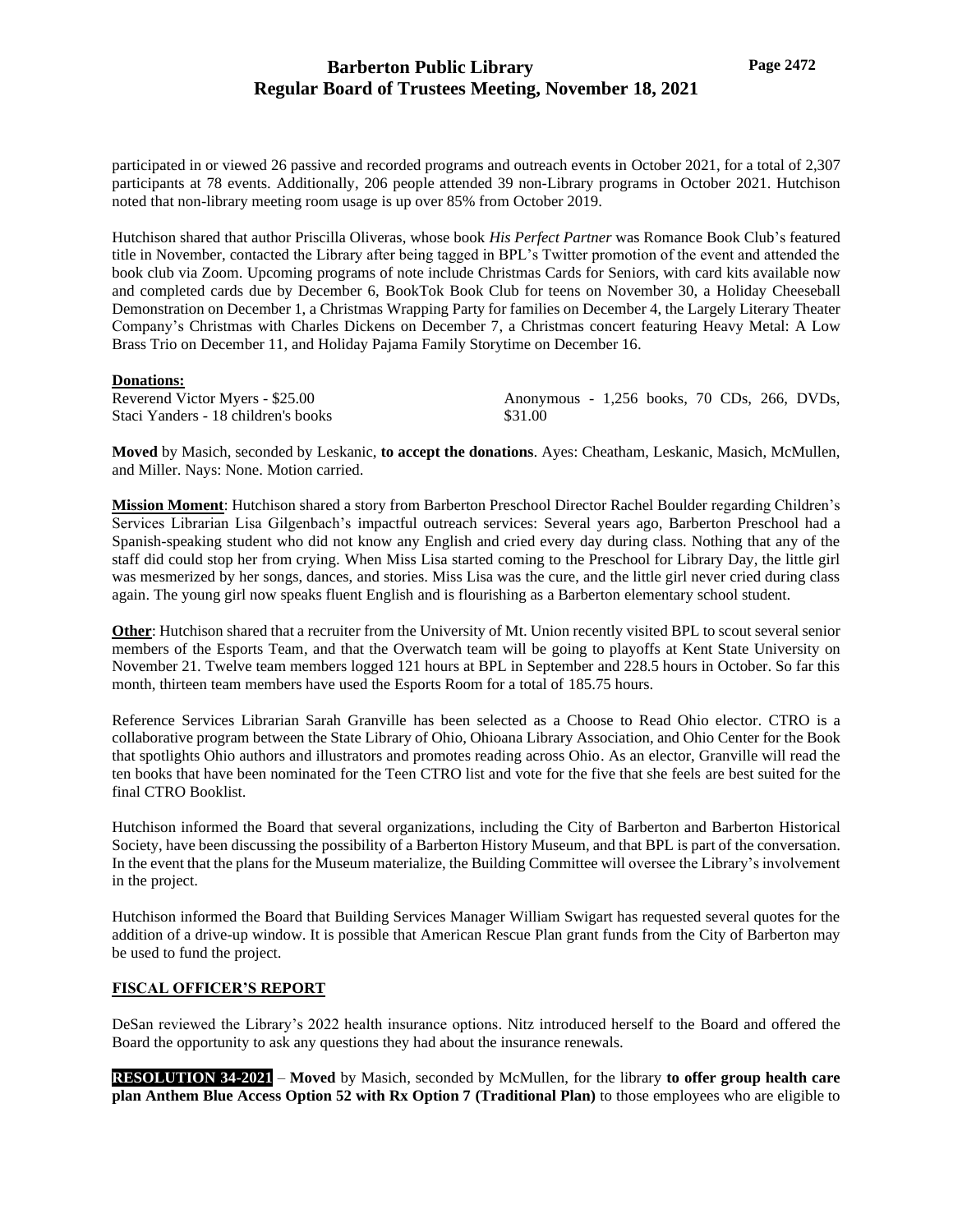## **Barberton Public Library Regular Board of Trustees Meeting, November 18, 2021**

participate for the renewal term January 1, 2022 through December 31, 2022. Ayes: Cheatham, Leskanic, Masich, McMullen, and Miller. Nays: None. Resolution adopted.

**RESOLUTION 35-2021** – Moved by Cheatham, seconded by Leskanic, for the library to offer group health care **plan Lumenos Health Savings Account Option 51 with Rx Option 9** to those employees who are eligible to participate for the renewal term January 1, 2022 through December 31, 2022. Ayes: Cheatham, Leskanic, Masich, McMullen, and Miller. Nays: None. Resolution adopted.

**RESOLUTION 36-2021** – **Moved** by McMullen, seconded by Masich for the library **to offer Anthem Dental Insurance** to those employees who are eligible to participate for the renewal term January 1, 2022 through December 31, 2022. Ayes: Cheatham, Leskanic, Masich, McMullen, and Miller. Nays: None. Resolution adopted.

Nitz left the meeting at 6:48 p.m.

The Public Library Fund tax distribution for the month of November 2021 for the Barberton Public Library was \$91,785.75.

DeSan reviewed the financial reports, bank reconciliations, and bills paid for the month of October 2021.

**Moved** by Leskanic, seconded by Miller, **to accept the financial report, bank reconciliations, and bills** paid for the month of October 2021. Ayes: Cheatham, Leskanic, Masich, McMullen, and Miller. Nays: None. Motion carried.

DeSan recommended a 4% increase in employee compensation for 2022. After discussion, the Board requested additional information on BPL's salary ranges and NEO-RLS's Salary Survey. A Personnel Committee meeting was scheduled for Thursday, December 16 at 5:30 p.m.

DeSan presented the Board with the 2022 Temporary Appropriation Budget, to be approved at the December meeting.

DeSan presented the Board with and reviewed a list of building improvement requests for 2022 compiled by Swigart. The Board requested that the information be reorganized by importance and projected time frame.

### **COMMITTEE REPORTS**

**Finance and Audit Committee**: No meeting held.

**Personnel Committee**: No meeting held.

**Building and Equipment Committee**: No meeting held.

**Summit County Library Trustees Council**: No meeting held. Hutchison shared that the PLF allocations for Hudson and Twinsburg Libraries are projected to increase in 2022 due to increases in their reported circulation and programming statistics.

### **COMMUNICATIONS AND CORRESPONDENCE**

**OLC Legislative Update**: Hutchison shared that on November 2, 2021, voters approved all thirteen public library levies on local ballots in Ohio, with an average approval rate of 67%.

**Community Correspondence**: None.

### **OLD BUSINESS**